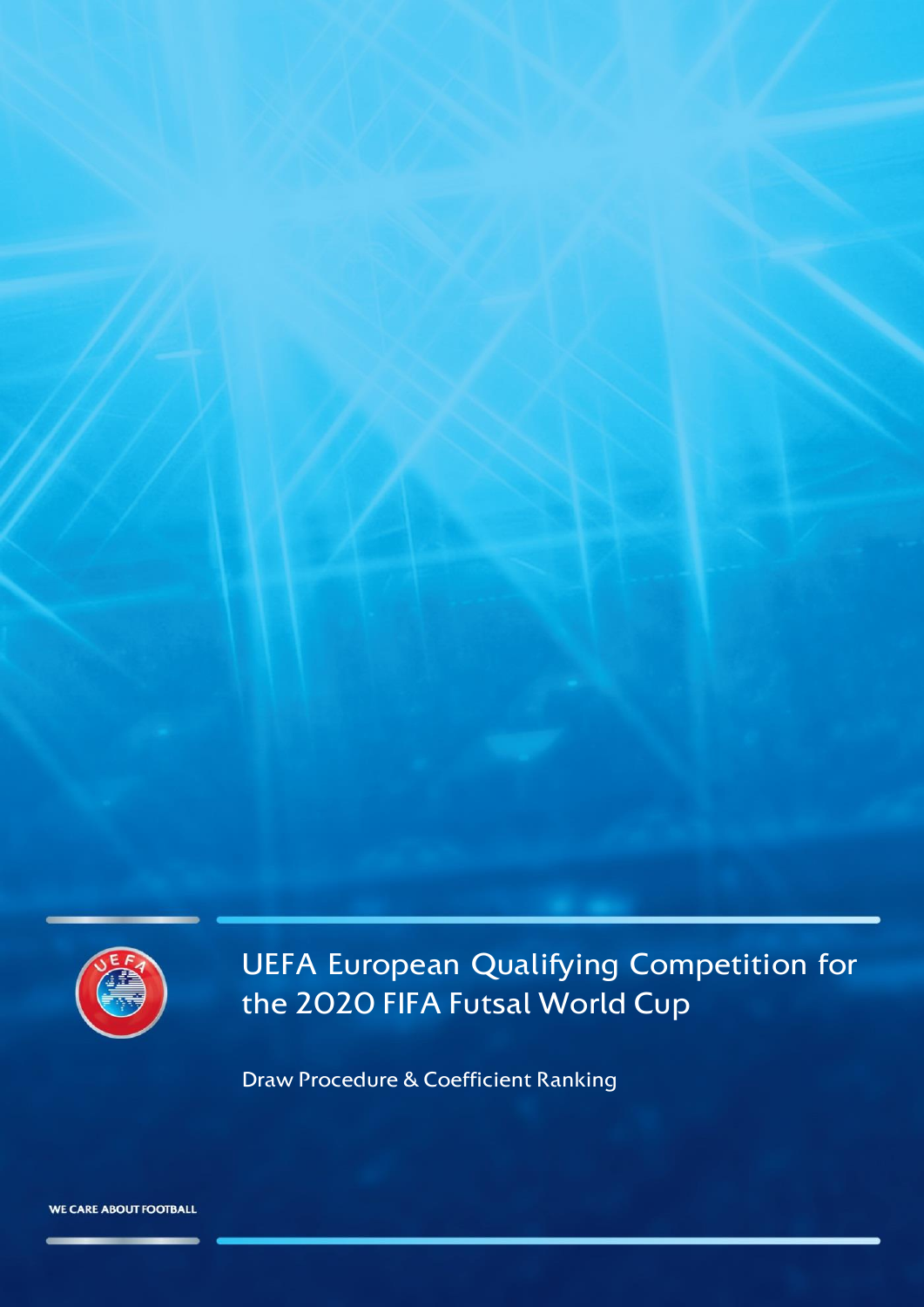# UEFA European Qualifying Competition for the 2020 FIFA Futsal World Cup

## Preliminary & Main Round

## Draw Procedure

| Date:        | Wednesday, 12 December 2018                     |  |
|--------------|-------------------------------------------------|--|
| Time:        | 14.00 hours, CET                                |  |
| Location:    | UEFA Headquarters, Nyon                         |  |
| Match dates: | Preliminary Round, 29 January – 3 February 2019 |  |
|              | Main Round, 22 - 27 October 2019                |  |

## PRELIMINARY ROUND

For this edition of the UEFA European Qualifying Competition for the 2020 FIFA Futsal World Cup, 49 national associations have entered the competition, including Lithuania, which will host the 2020 FIFA Futsal World Cup. Each participating association starts the competition according to the A-futsal men's national team coefficient ranking. The 32 lowest-ranked associations begin the competition in the preliminary round and are drawn into 8 groups of 4 teams. For each pot, the teams drawn are allocated in alphabetical order from groups A to H.

THE WINNER AND RUNNER-UP OF EACH GROUP IN THE PRELIMINARY ROUND QUALIFY FOR THE MAIN ROUND.

#### **IMPORTANT NOTE**

Based on decisions taken by the UEFA Executive Committee, Kosovo/Bosnia-Herzegovina cannot be drawn into the same group. In order to avoid such prohibited clash in the preliminary round, should Kosovo be drawn into the same group as Bosnia-Herzegovina, it will be moved to the next available slot.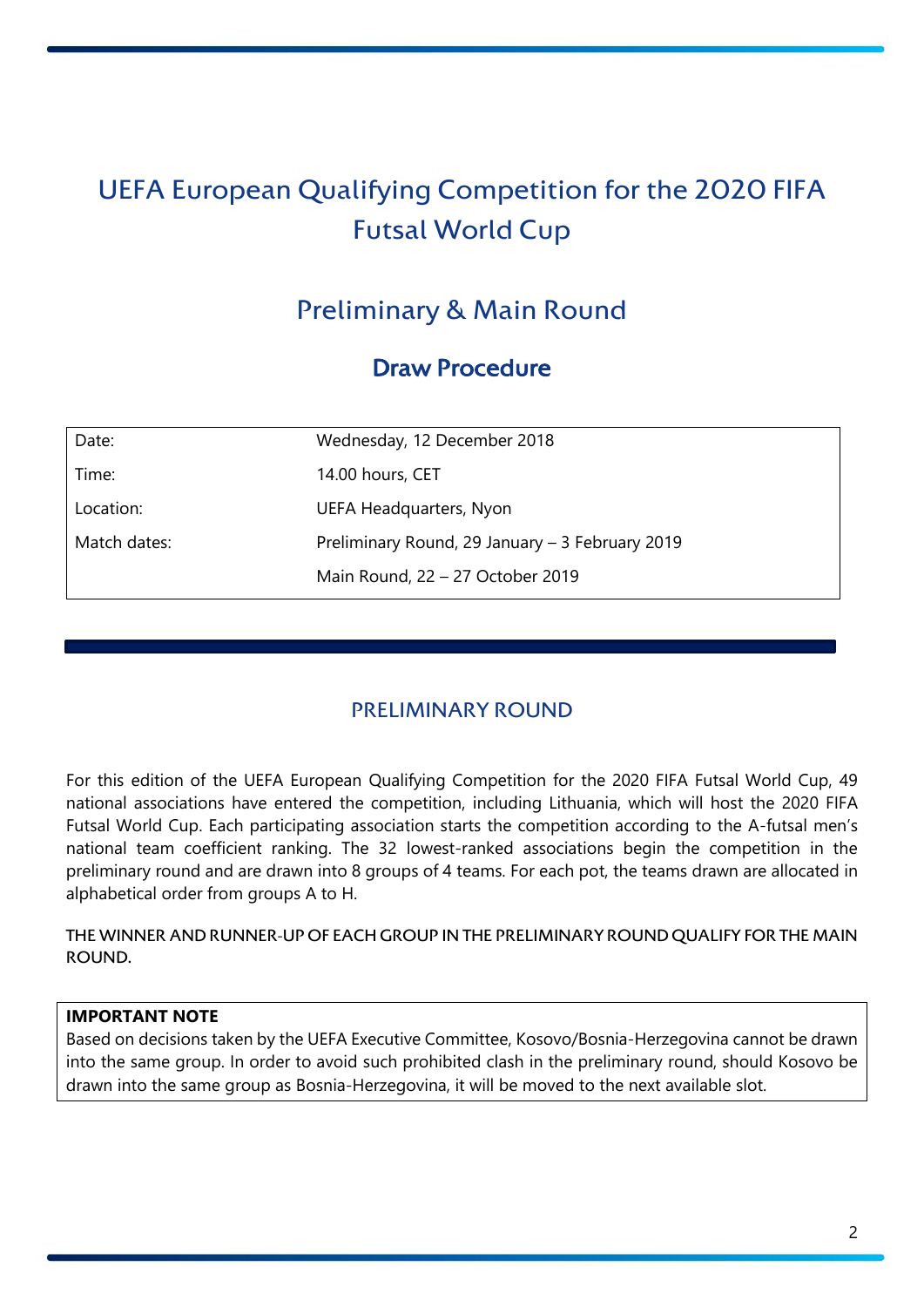#### Pot 1: Hosts

| <b>Belarus</b>     | (BLR) | Position 1 |
|--------------------|-------|------------|
| Bosnia-Herzegovina | (BIH) | Position 1 |
| • FYR Macedonia    | (MKD) | Position 1 |
| Georgia            | (GEO) | Position 1 |
| Latvia             | (LVA) | Position 1 |
| Moldova            | (MDA) | Position 2 |
| Sweden             | (SWE) | Position 2 |
| <b>Bulgaria</b>    | (BUL) | Position 3 |

The hosts are drawn into the position corresponding to their coefficient ranking.

#### Pot 2: Position 4

|           | Northern Ireland | (NIR) |
|-----------|------------------|-------|
|           | Scotland         | (SCO) |
| $\bullet$ | San Marino       | (SMR) |
|           | Gibraltar        | (GIB) |
|           | Malta            | (MLT) |
|           | Estonia          | (EST) |
|           | Andorra          | (AND) |
|           | Israel           | (ISR) |

The eight teams are drawn into position 4 in groups A to H.

#### Pot 3: Position 3

| Cyprus      | (CYP) |
|-------------|-------|
| Wales       | (WAL) |
| Germany     | (GER) |
| Greece      | (GRE) |
| Armenia     | (ARM) |
| Switzerland | (SUI) |
| Kosovo      | (KOS) |

The seven teams are drawn into position 3 in groups A to H missing out the group which already has a host assigned to that position.

#### Pot 4: Position 2

| Norway     | (NOR) |
|------------|-------|
| Denmark    | (DEN) |
| Montenegro | (MNE) |
| Albania    | (ALB) |
| England    | (ENG) |
| Turkey     | (TUR) |

The six teams are drawn into position 2 in groups A to H missing out the groups which already have a host assigned to that position.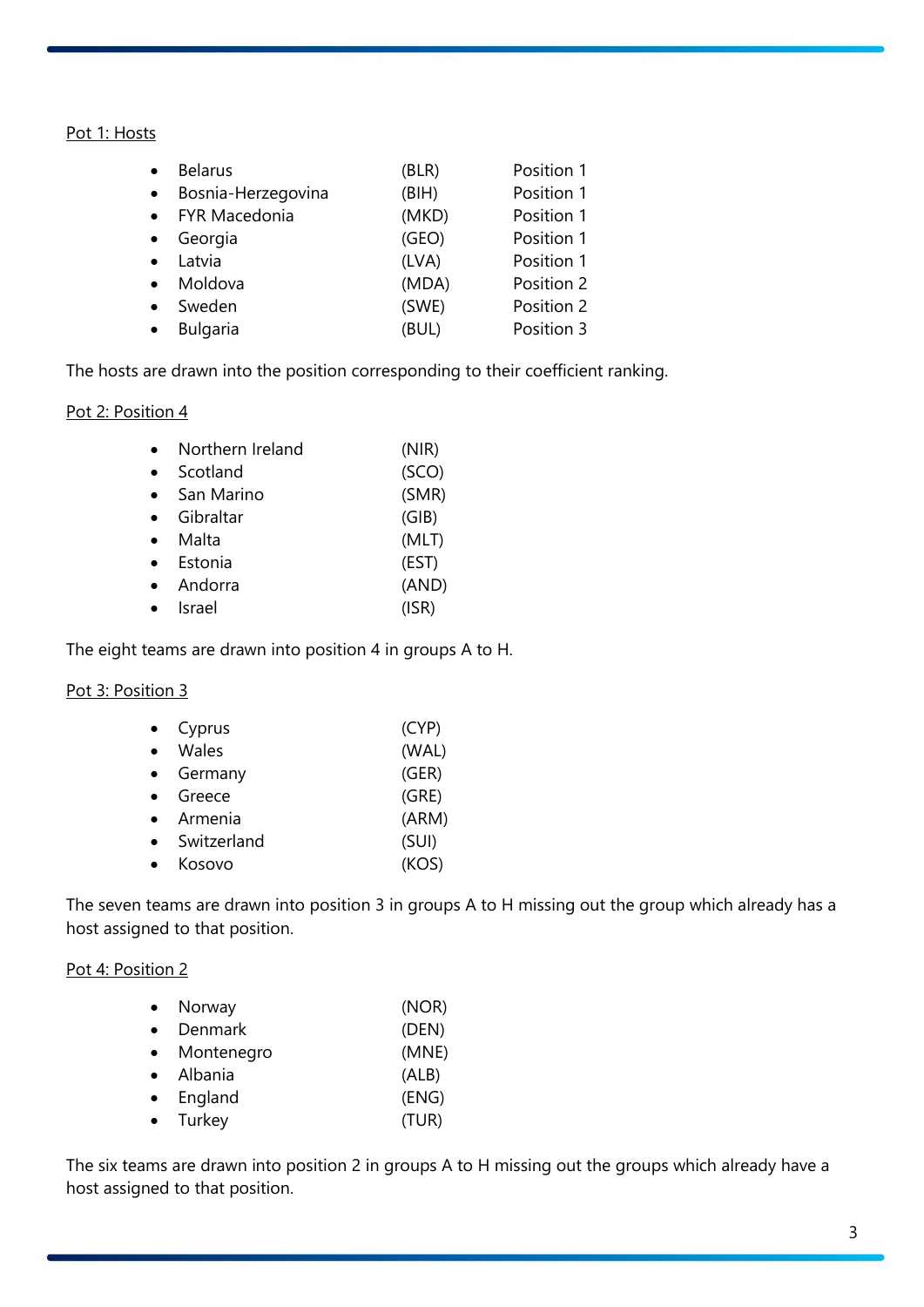Pot 5: Position 1

|           | $\bullet$ Finland | (FIN) |
|-----------|-------------------|-------|
| $\bullet$ | Belgium           | (BEL) |
| $\bullet$ | The Netherlands   | (NED) |

The three teams are drawn into position 1 in groups A to H missing out the groups which already have a host assigned to that position.

## MAIN ROUND

The eight group winners and eight runners-up of the preliminary round join the 16 top ranked teams in the rankings to compete in the main round. The 32 teams are split into eight groups of four teams as follows:

- The top 8 ranked teams are seeded and assigned to position 1 in each group.
- The team ranked 9 to 16 are also seeded and assigned to position 2 in each group.
- The group winners from preliminary round are assigned to position 3 in each group.
- The group runners-up from preliminary round are assigned to position 4 in each group.

The teams are allocated into Groups 1 to 8 in ascending order.

THE WINNER AND RUNNER-UP OF EACH GROUP IN THE MAIN ROUND QUALIFY FOR THE ELITE ROUND.

#### **IMPORTANT NOTE**

Based on decisions taken by the UEFA Executive Committee Armenia/Azerbaijan, Gibraltar/Spain, Kosovo/Bosnia-Herzegovina and Kosovo/Serbia cannot be drawn into the same group. Should Armenia qualify to the Main Round, and is drawn into the same group as Azerbaijan, they will be moved to the next available group. Likewise, the same applies with Gibraltar and Spain, Kosovo and Bosnia-Herzegovina and Kosovo and Serbia.

The winners and runners-up that played against each other in the Preliminary Round cannot play against each other in the Main Round.

#### Pot 6: Hosts

| Azerbaijan | (AZE) | Position 1 |
|------------|-------|------------|
| Italy      | (ITA) | Position 1 |
| Portugal   | (POR) | Position 1 |
| Ukraine    | (UKR) | Position 1 |
| Croatia    | (CRO) | Position 2 |
| France     | (FRA) | Position 2 |
| Poland     | (POL) | Position 2 |
| Romania    | (ROU) | Position 2 |

The hosts are drawn into the position corresponding to their coefficient ranking.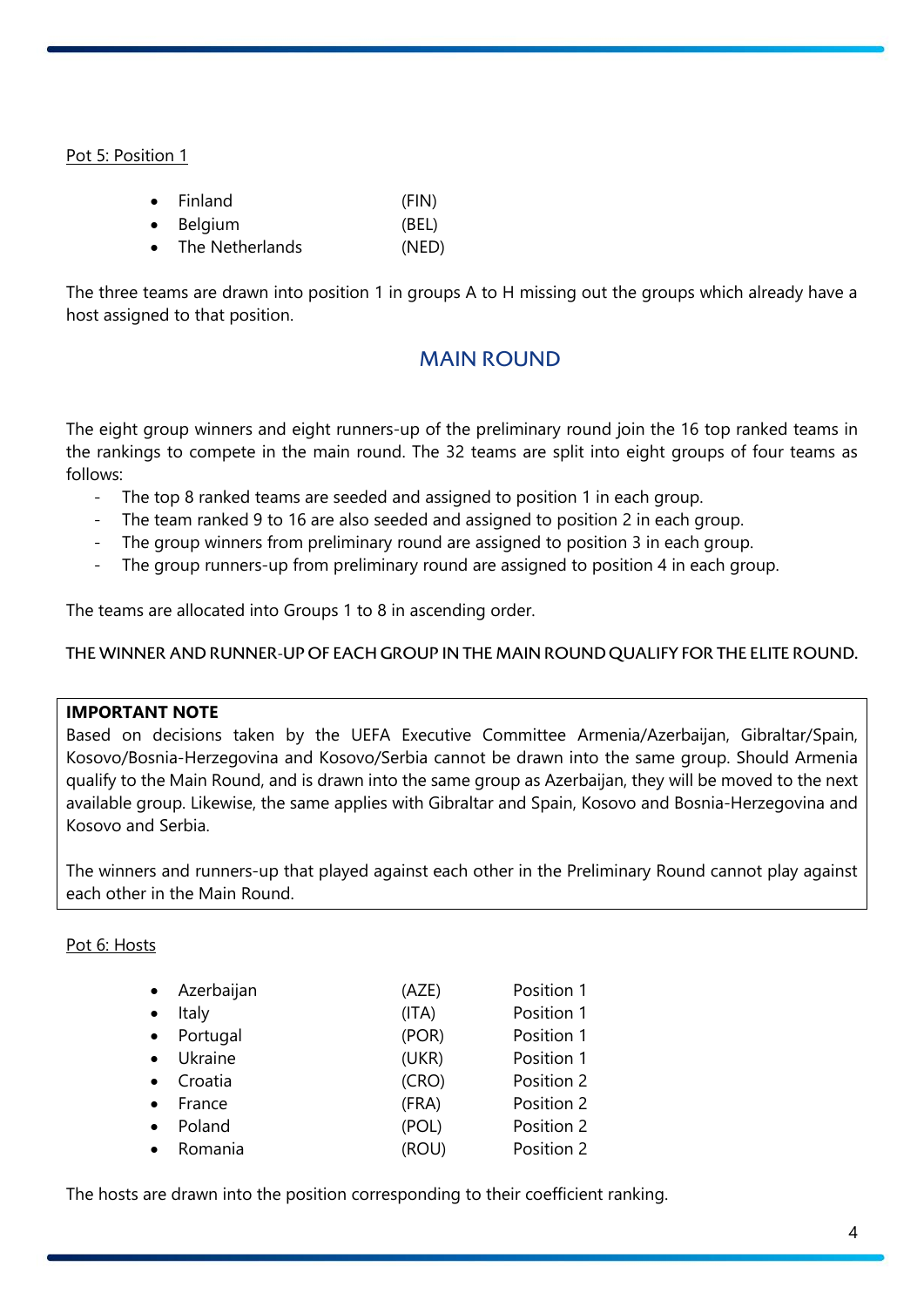#### Pot 7: Position 4

- Preliminary Round Runner-up Group A
- Preliminary Round Runner-up Group B
- Preliminary Round Runner-up Group C
- Preliminary Round Runner-up Group D
- Preliminary Round Runner-up Group E
- Preliminary Round Runner-up Group F
- Preliminary Round Runner-up Group G
- Preliminary Round Runner-up Group H

The eight teams are drawn into position 4 in groups 1 to 8.

#### Pot 8: Position 3

- Preliminary Round Winner Group A
- Preliminary Round Winner Group B
- Preliminary Round Winner Group C
- Preliminary Round Winner Group D
- Preliminary Round Winner Group E
- Preliminary Round Winner Group F
- Preliminary Round Winner Group G
- Preliminary Round Winner Group H

The eight teams are drawn into position 3 in groups 1 to 8. Should a clash arise, the group winner will be moved to the next available slot. Finally, should there be a clash with the last two balls, the teams will be assigned to the appropriate positions.

In addition, if, upon completion of the Preliminary Round, a clash would arise with one of the qualified teams, the team in question would be moved to the next available group.

Finally, in the exceptional case a clash would arise in the same group with Kosovo, Bosnia-Herzegovina and possibly Serbia, the Preliminary Round runner-up would be moved first to the next available group, followed – if necessary – by the Preliminary Round group winner to avoid the clashes.

#### Pot 9: Position 2

| • Slovakia       | (SVK) |
|------------------|-------|
| • Czech Republic | (CZE) |
| • Hungary        | (HUN) |
| • Slovenia       | (SVN) |

The four teams are drawn into position 2 in groups 1 to 8 missing out the groups which already have a host assigned to that position.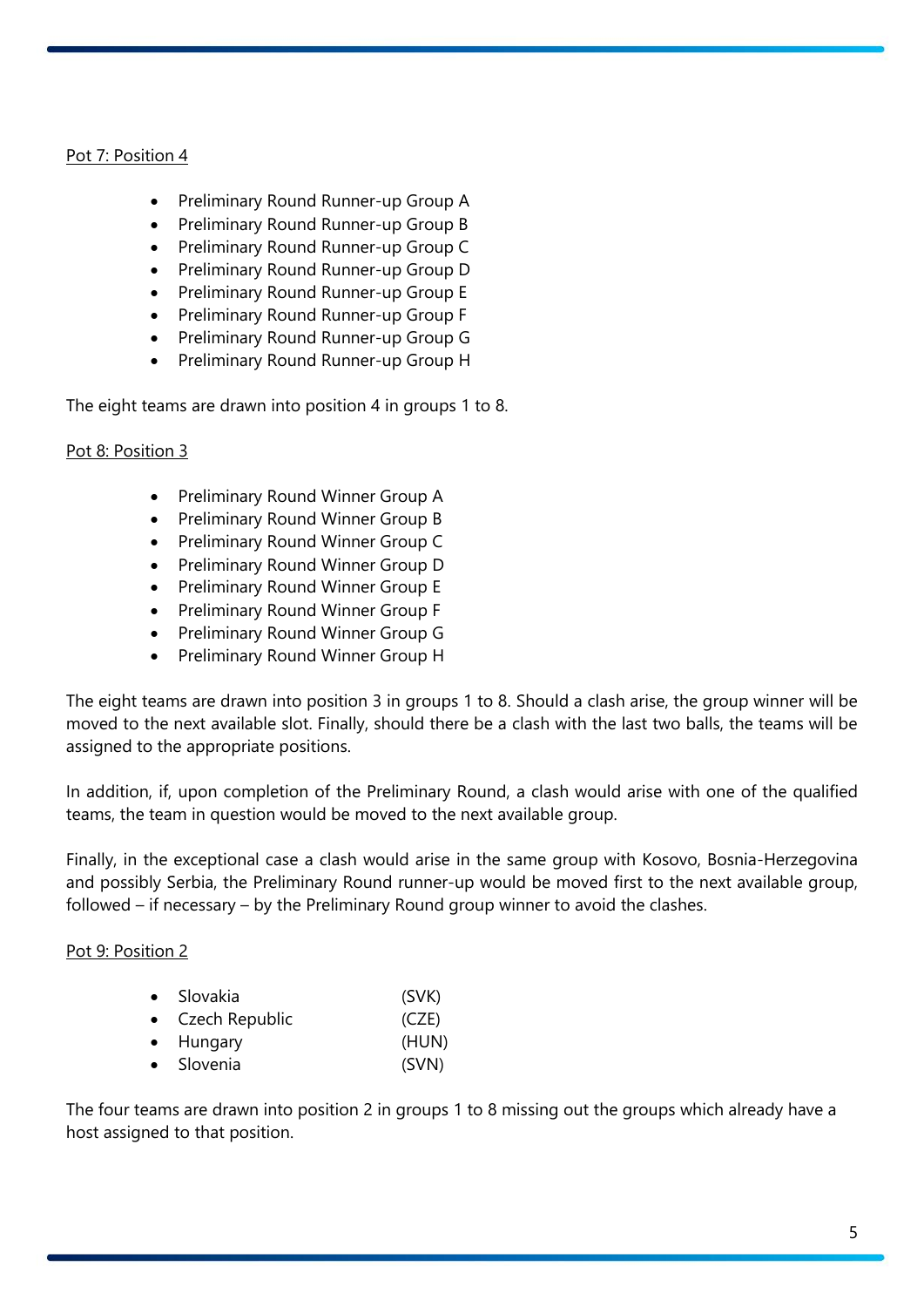### Pot 10: Position 1

|           | $\bullet$ Serbia | (SRB) |
|-----------|------------------|-------|
| $\bullet$ | Kazakhstan       | (KAZ) |
|           | $\bullet$ Spain  | (ESP) |
| $\bullet$ | Russia           | (RUS) |

The four teams are drawn into position 1 in groups 1 to 8 missing out the groups which already have a host assigned to that position.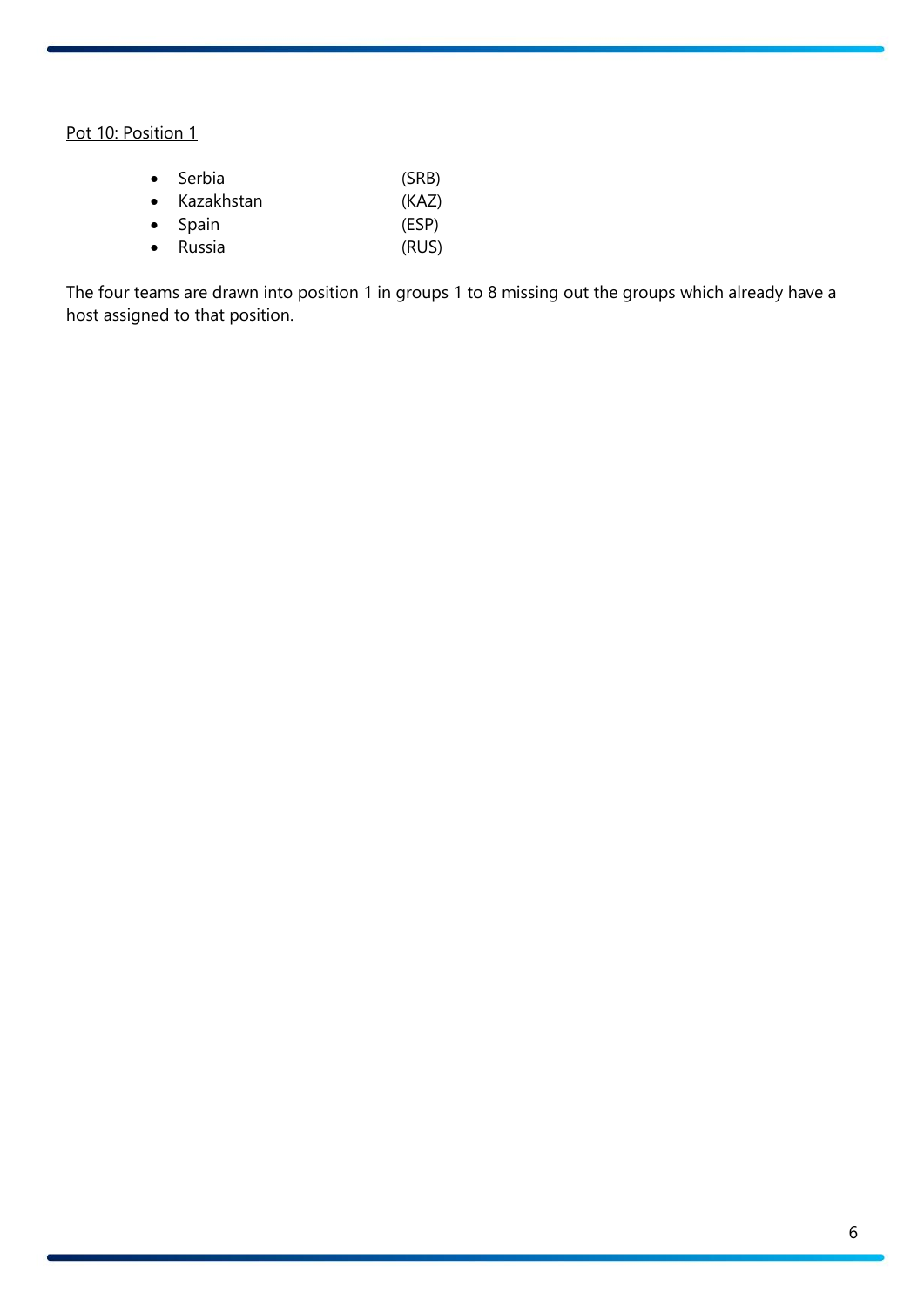|  | <b>Official European Futsal Rankings</b> |  |  |
|--|------------------------------------------|--|--|
|--|------------------------------------------|--|--|

|                   | Rank.          | <b>Association</b>       | <b>Final Coefficient</b><br><b>Futsal EURO 2016</b> | <b>Final Coefficient</b><br><b>Futsal World Cup</b><br>2016 | <b>Final Coefficient</b><br><b>Futsal EURO 2018</b> | <b>Final Coefficient 2019/20</b> |                   |
|-------------------|----------------|--------------------------|-----------------------------------------------------|-------------------------------------------------------------|-----------------------------------------------------|----------------------------------|-------------------|
|                   | 1.             | <b>Russia</b>            | 10.800                                              | 10.214                                                      | 9.500                                               | 10.171                           |                   |
|                   | 2              | Spain                    | 11.400                                              | 8.400                                                       | 10.267                                              | 10.022                           |                   |
|                   | 3              | Portugal                 | 7.667                                               | 9.833                                                       | 11.400                                              | 9.633                            |                   |
|                   | $\overline{4}$ | Kazakhstan               | 9.333                                               | 7.667                                                       | 10.000                                              | 9.000                            |                   |
|                   | 5              | Ukraine                  | 8.333                                               | 8.500                                                       | 8.333                                               | 8.389                            | POSITION          |
|                   | 6              | Azerbaijan               | 7.167                                               | 7.967                                                       | 8.333                                               | 7.822                            |                   |
|                   | $\overline{7}$ | Italy                    | 9.000                                               | 6.667                                                       | 6.667                                               | 7.444                            |                   |
|                   | 8              | Serbia                   | 10.000                                              | 3.333                                                       | 7.167                                               | 6.833                            |                   |
|                   | 9              | Slovenia                 | 6.500                                               | 4.333                                                       | 8.667                                               | 6.500                            |                   |
|                   | 10             | Croatia                  | 7.000                                               | 2.000                                                       | 3.833                                               | 4.278                            |                   |
|                   | 11             | Hungary                  | 5.000                                               | 3.333                                                       | 4.000                                               | 4.111                            |                   |
|                   | 12             | <b>Czech Republic</b>    | 5.333                                               | 1.667                                                       | 3.833                                               | 3.611                            |                   |
|                   | 13             | Romania                  | 3.833                                               | 1.667                                                       | 5.000                                               | 3.500                            | POSITION 2        |
|                   | 14             | Poland                   | 1.333                                               | 3.833                                                       | 5.000                                               | 3.389                            |                   |
|                   | 15             | France                   | 1.667                                               | 1.333                                                       | 5.833                                               | 2.944                            |                   |
|                   | 16             | Slovakia                 | 3.833                                               | 3.333                                                       | 1.667                                               | 2.944                            |                   |
|                   |                | Winner PR Group A        |                                                     |                                                             |                                                     |                                  |                   |
| <b>MAIN ROUND</b> |                | Winner PR Group B        |                                                     |                                                             |                                                     |                                  |                   |
|                   |                | Winner PR Group C        |                                                     |                                                             |                                                     |                                  | POSITION 3        |
|                   |                | Winner PR Group D        |                                                     |                                                             |                                                     |                                  |                   |
|                   |                | Winner PR Group E        |                                                     |                                                             |                                                     |                                  |                   |
|                   |                | Winner PR Group F        |                                                     |                                                             |                                                     |                                  |                   |
|                   |                | Winner PR Group G        |                                                     |                                                             |                                                     |                                  |                   |
|                   |                | Winner PR Group H        |                                                     |                                                             |                                                     |                                  |                   |
|                   |                | Runner-up PR Group A     |                                                     |                                                             |                                                     |                                  |                   |
|                   |                | Runner-up PR Group B     |                                                     |                                                             |                                                     |                                  |                   |
|                   |                | Runner-up PR Group C     |                                                     |                                                             |                                                     |                                  | <b>POSITION 4</b> |
|                   |                | Runner-up PR Group D     |                                                     |                                                             |                                                     |                                  |                   |
|                   |                | Runner-up PR Group E     |                                                     |                                                             |                                                     |                                  |                   |
|                   |                | Runner-up PR Group F     |                                                     |                                                             |                                                     |                                  |                   |
|                   |                | Runner-up PR Group G     |                                                     |                                                             |                                                     |                                  |                   |
|                   |                | Runner-up PR Group H     |                                                     |                                                             |                                                     |                                  |                   |
|                   | 17             | <b>Belarus</b>           | 3.500                                               | 3.500                                                       | 1.667                                               | 2.889                            |                   |
|                   | 18             | <b>Netherlands</b>       | 1.333                                               | 3.833                                                       | 1.667                                               | 2.278                            |                   |
|                   | 19             | Bosnia-Herzegovina       | 3.333                                               | 1.667                                                       | 1.667                                               | 2.222                            |                   |
|                   | 20             | Belgium                  | 1.667                                               | 1.667                                                       | 3.000                                               | 2.111                            | POSITION 1        |
|                   | 21             | Georgia                  | 0.833                                               | 0.833                                                       | 4.500                                               | 2.056                            |                   |
|                   | 22<br>23       | <b>FYR Macedonia</b>     | 2.000<br>1.667                                      | 2.333                                                       | 1.667                                               | 2.000                            |                   |
|                   |                | Finland<br>Latvia        |                                                     | 1.417<br>1.500                                              | 2.000                                               | 1.694                            |                   |
|                   | 24             |                          | 1.167                                               |                                                             | 1.000                                               | 1.222                            |                   |
|                   | 25<br>26       | Turkey<br>Moldova        | 1.667<br>0.667                                      | 1.000<br>0.833                                              | 1.000<br>1.000                                      | 1.222<br>0.833                   |                   |
|                   | 27             |                          | 0.833                                               | 1.000                                                       | 0.667                                               | 0.833                            | Ν                 |
|                   |                | England                  |                                                     | 0.667                                                       | 1.333                                               |                                  | ğ                 |
|                   | 28<br>29       | <b>Albania</b><br>Sweden | 0.333<br>0.667                                      | 1.167                                                       | 0.500                                               | 0.778<br>0.778                   | POSITIO           |
|                   | 30             | Montenegro               | 0.667                                               | 0.500                                                       | 1.000                                               | 0.722                            |                   |
|                   | 31             | Denmark                  | 0.833                                               | 0.667                                                       | 0.667                                               | 0.722                            |                   |
|                   | 32             | Norway                   | 1.000                                               | 1.000                                                       | 0.167                                               | 0.722                            |                   |
|                   | 33             | Kosovo                   | N/A                                                 | N/A                                                         | 0.667                                               | 0.667                            |                   |
|                   | 34             | Switzerland              | 0.833                                               | 0.250                                                       | 0.667                                               | 0.583                            |                   |
| PRELIMINARY ROUND | 35             | Bulgaria                 | 0.833                                               | 0.500                                                       | 0.333                                               | 0.556                            |                   |
|                   | 36             | Armenia                  | 0.833                                               | 0.000                                                       | 0.667                                               | 0.500                            | POSITION 3        |
|                   | 37             | Greece                   | 0.333                                               | 0.667                                                       | 0.500                                               | 0.500                            |                   |
|                   | 38             | Germany                  | N/A                                                 | N/A                                                         | 0.500                                               | 0.500                            |                   |
|                   | 39             | <b>Wales</b>             | 0.333                                               | 0.333                                                       | 0.500                                               | 0.389                            |                   |
|                   | 40             | Cyprus                   | 0.000                                               | 0.667                                                       | 0.500                                               | 0.389                            |                   |
|                   | 41             | Israel                   | 0.500                                               | 0.000                                                       | 0.333                                               | 0.278                            |                   |
|                   | 42             | Andorra                  | 0.333                                               | 0.333                                                       | 0.000                                               | 0.222                            |                   |
|                   | 43             | Estonia                  | 0.000                                               | 0.333                                                       | 0.000                                               | 0.111                            |                   |
|                   | 44             | Malta                    | 0.000                                               | 0.000                                                       | 0.000                                               | 0.000                            | POSITION 4        |
|                   | 45             | Gibraltar                | 0.000                                               | 0.000                                                       | 0.000                                               | 0.000                            |                   |
|                   | 46             | San Marino               | 0.000                                               | 0.000                                                       | 0.000                                               | 0.000                            |                   |
|                   | 47             | Scotland                 | 0.000                                               | 0.000                                                       | 0.000                                               | 0.000                            |                   |
|                   | 48             | Northern Ireland         | N/A                                                 | N/A                                                         | 0.000                                               | 0.000                            |                   |